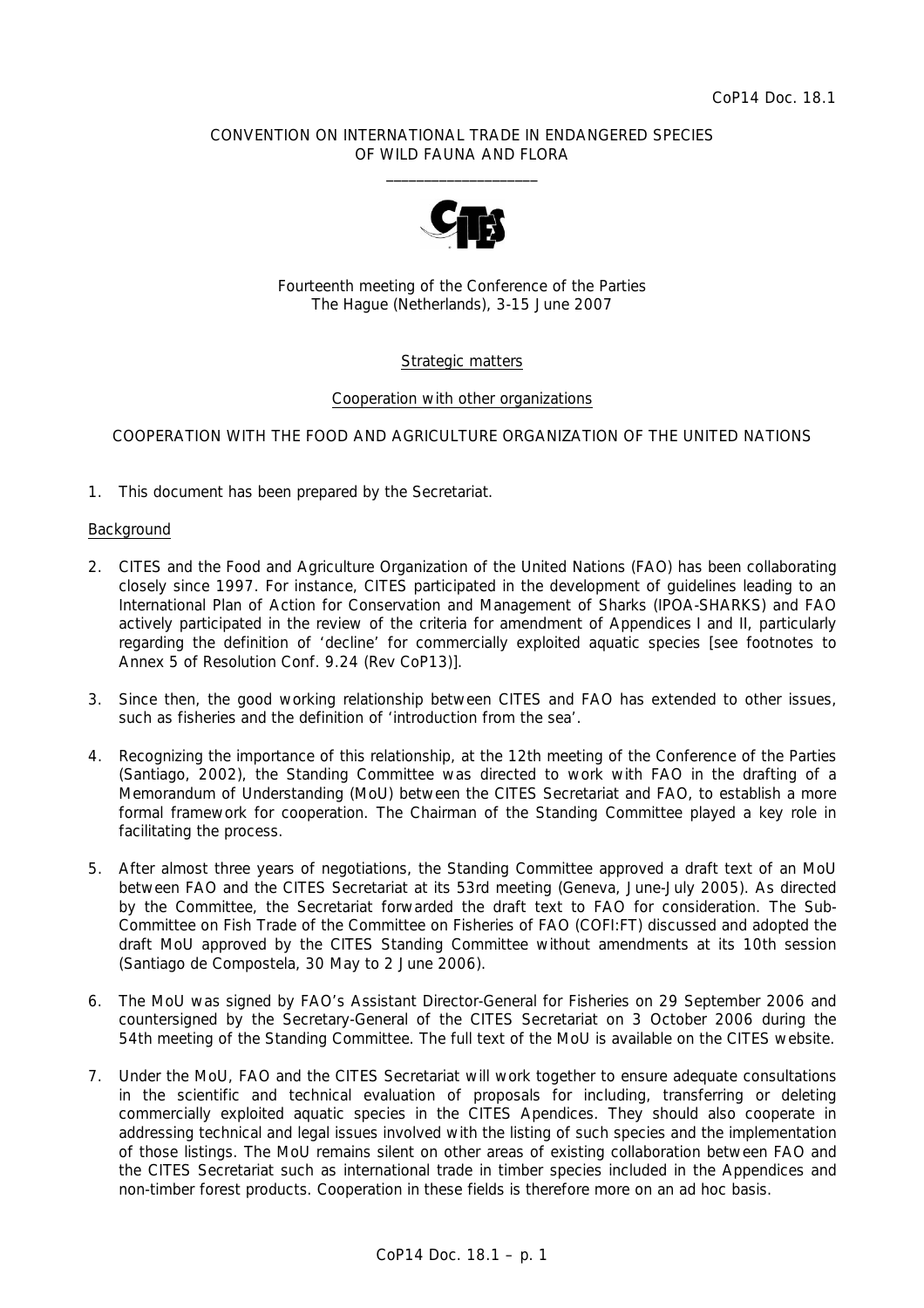8. The Secretariat believes that there is a need for further strengthening the cooperation with FAO in other areas such as forestry and non-timber forest products (NTFPs) and recommends that discussions be initiated with the FAO Secretariat on how such cooperation might be formalized. Cooperation might, *inter alia*, address the development of practical principles, operational guidance and associated instruments for the sustainable use of timber species and NTFPs listed in the Appendices.

Cooperation related to the management of specific aquatic species (including scientific advice, technical guidance and capacity building)

- 9. From 26 to 30 March 2007, an FAO *ad hoc* Expert Advisory Panel for the Assessment of Proposals to Amend Appendices I and II will be convened to review proposals for consideration at the present meeting of the Conference of the Parties to include certain commercially-exploited aquatic species. At the invitation of FAO, the CITES Secretariat will be participating as an observer in this Panel meeting.
- 10. FAO representatives have regularly attended meetings of the Conference of the Parties to CITES and meetings of the Standing and Animals Committees, as well as relevant workshops. Likewise, the CITES Secretariat has participated in some FAO meetings, including COFI and COFI:FT.
- 11. Good examples of commercially-exploited aquatic species that have been the subject of cooperation between CITES and FAO regarding management and monitoring include the queen conch, sturgeons, sharks, the humphead wrasse, sea cucumbers and giant clams. Some of these taxa are subject to separate agenda items at the present meeting. A description of the concrete activities and practical assistance provided to the Parties in the context of this cooperation is summarized below.

### Queen conch *(Strombus gigas)*

- 12. At its 17th meeting (Hanoi, July-August 2001), the Animals Committee decided to re-introduce queen conch into the Review of Significant Trade. FAO and regional Caribbean fishery bodies provided excellent support throughout this second review, conducted mainly from 2003 to 2005*.*
- 13. FAO attended a workshop organized by the Caribbean Fisheries Management Council, from 11 to 12 June 2003 in Montego Bay, Jamaica. During the meeting, the range States, the CITES Secretariat and FAO experts discussed a draft report prepared by TRAFFIC Europe. FAO provided additional information, and formulated a number of recommendations, many of which were subsequently adopted by the Animals Committee at its 19th meeting (Geneva, August 2003) and sent to a total of 16 range States.
- 14. In December 2005, the Secretariat convened a technical workshop (Santo Domingo, Dominican Republic, 2005) to evaluate the implementation by the 16 range States of recommendations formulated by the Animals Committee. FAO reviewed materials submitted by the countries, analysed compliance and provided technical comments to each country and the CITES Secretariat.
- 15. FAO and regional Caribbean fishery bodies were recognized to be very supportive of these initiatives and provided targeted assistance. In 2006, FAO published a 'Manual for the monitoring and management of queen conch', encompassing all aspects of the implementation of Article IV of the Convention and the making of non-detriment findings. The manual also incorporates know-how and data that were acquired by range States during the Review. FAO furthermore plans to organize several training workshops in the Caribbean region to help range States make better use of the Manual, thereby improving the implementation of CITES for trade in the queen conch.

### **Sturgeons**

16. FAO helped to analyse information provided by countries of the Black, Azov and Caspian Sea regions in the implementation of recommendations made under Resolution Conf. 12.7 (Rev. CoP13) on Conservation of and trade in sturgeons and paddlefish. FAO also provided advice concerning the activities of regional fishery bodies and the management of shared sturgeon stocks in the Caspian Sea.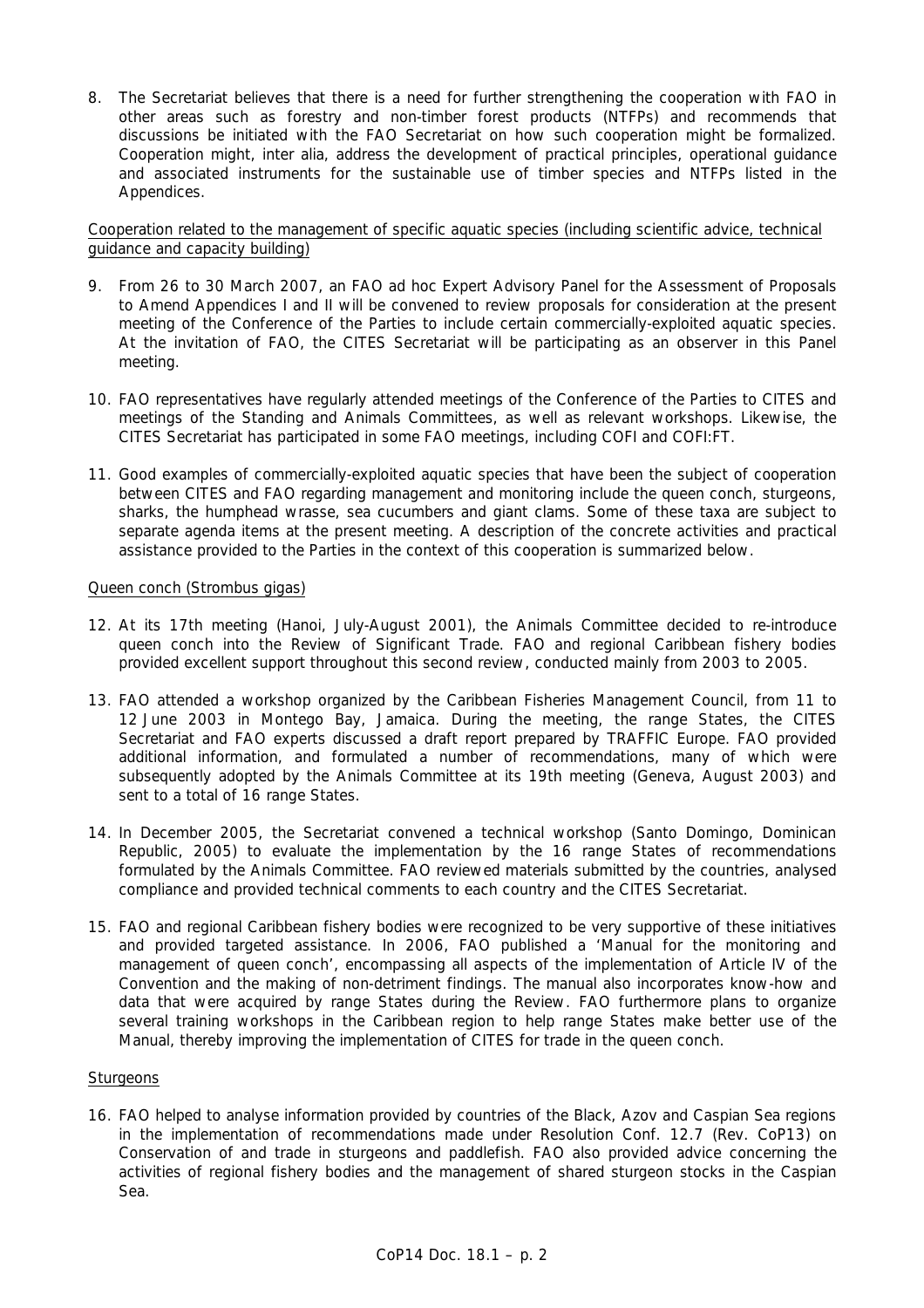17. In 2007, FAO is planning to fund a regional Technical Cooperation Project with Caspian littoral States. The project title will be "Assistance in Technical Capacity Building in the Regional Management of Sturgeon Stocks of the Caspian Sea and Management Practices at the National Level". It is planned that this two years project will provide significant institutional support to working groups of the Commission on Aquatic Bio-resources of the Caspian Sea. The Secretariat has begun discussion with FAO to see how this project can support CITES implementation in the region.

## **Sharks**

- 18. In response to the increased concern about expanding catches and their potential negative impacts on shark populations, FAO COFI developed in 1998 an plan of action for conservation and management of Sharks, the IPOA-SHARKS. The voluntary IPOA-SHARKS calls upon States to adopt a national plan of action for conservation and management of shark stocks (shark plan) if their vessels conduct targeted fisheries for sharks or if their vessels regularly take sharks as by-catches (non-directed fisheries). The CITES Animals Committee participated in the development of the IPOA-SHARKS.
- 19. Resolution Conf. 12.6 on Conservation and management of sharks and Decision 13.42 directly relate to FAO's work on the management and conservation of sharks through the development and implementation of the IPOA-SHARKS. An FAO representative participated in the Intersessional Shark Working Group of the Animals Committee (AC22, Lima, July 2006) and gave an overview of the Expert Consultation on IPOA-SHARKS held in Rome in December 2005, which helped to identify how countries have responded to the IPOA-SHARKS and to advise FAO on matters relevant to its implementation. The Animals Committee analysed progress with the implementation of IPOA-Sharks, and formulated recommendations to bring about improvements (See document CoP14 Doc. 59.1).

### Sea cucumbers

- 20. FAO organized a workshop in China in October 2003 to discuss "Advances in sea cucumber aquaculture and management (ASCAM)". The workshop established that there was a need to look into CITES mechanisms in order to identify adequate responses to the intense fishing effort directed to many sea cucumber species all over the world, the ever increasing market pressure for harvesting specimens of these species and recent technological developments in fishery management, aquaculture and stock enhancement techniques.
- 21. Pursuant to Decision 12.61, the CITES Secretariat organized a workshop on the Conservation of Sea Cucumbers in the families Holothuriidae and Stichopodidae in Kuala Lumpur, in March 2004, with the participation of an FAO representative. FAO provided assistance in the review of biological, fishery and trade information for commercially important sea cucumber species. The aim of the workshop was to identify possible national, regional and international conservation mechanisms to ensure that the harvest of and trade in these species is sustainable. Recommendations from the FAO workshop were discussed at the meeting.
- 22. Decision 13.48 directs the Animals Committee to review the proceedings of both meetings and prepare a discussion paper for the present meeting that provide scientific guidance on the actions needed to secure the conservation of sea cucumbers. At AC22, the Animals Committee discussed and merged the findings and recommendations of both workshops. The final document arising from the discussion of the Animals Committee and the proposed measures to be taken are contained in document CoP14 Doc. 62.

#### Other species

- 23. FAO also provided advice and guidance on the Review of Significant Trade in other CITES-listed aquatic species, such as giant claims (*Tridacnidae*)*.* In a Western Pacific workshop held in Hong Kong, in June 2006, FAO provided information regarding trade in and management of the humphead wrasse and the making of Non-Detriment Findings.
- 24. Management Authorities are encouraged to work with FAO regional and national focal points to benefit from the expertise and support they offer for management and monitoring of commerciallyexploited aquatic species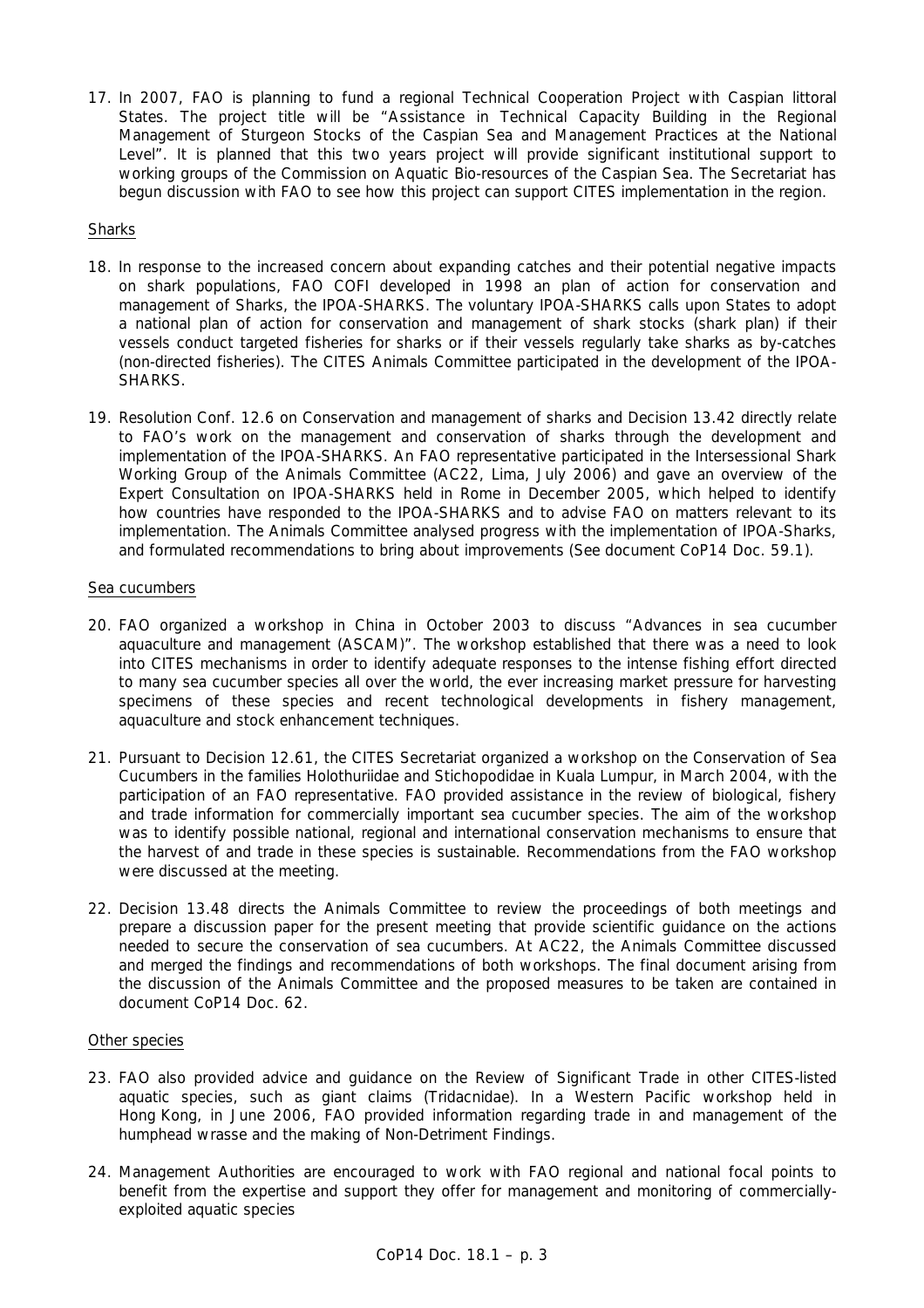### Legal and technical issues

25. Two representatives of FAO with expertise in fishery law participated in the CITES workshop on Introduction from the sea issues that was held in Geneva from 30 November to 2 December 2005. FAO also reviewed and provided comments on the draft workshop report. A representative of FAO's Fishery Resources Division subsequently participated in the 54th meeting of the Standing Committee (Geneva, October 2006), where the Committee considered the final workshop report and related recommendations for action to be taken at this meeting (see document SC54 Doc. 19). As indicated in the draft decision contained in document CoP14 Doc. 33, it is expected that FAO will contribute to future discussions on legal and technical issues related to introductions from the sea. It may also be able assist CITES in obtaining the participation of regional fishery bodies in future discussions on introduction from the sea.

## Recommendations

26. The Secretariat recommends that the Conference of the Parties adopt the draft decisions contained in the Annex.